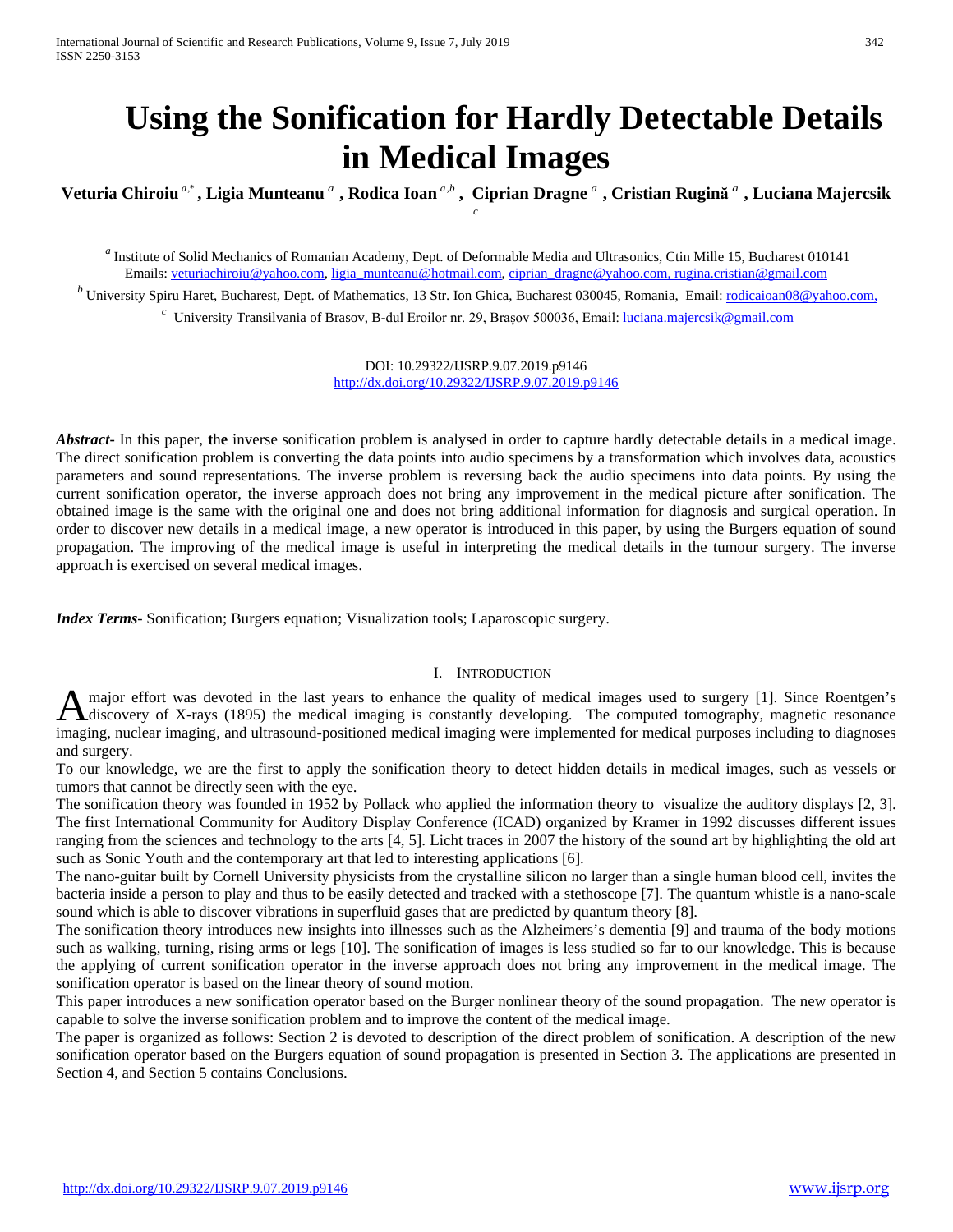## II. DIRECT PROBLEM OF SONIFICATION

The direct problem of sonification is well known in the literature [11-14]. The sonification operator  $S^0$  maps the point data *D* into audio samples  $Y^0$   $S^0$ :  $D \to Y^0$ ,  $S^0$ :  $x(t) \to y^0(t^0, x(t), p^0)$ , with  $x(t)$  the 1D point data to be transformed into audio samples, *t* is the data time,  $t^0$  is the sonification time, and  $p^0 \n\t\subseteq P^0$ ,  $P^0 = \{k^0, \Delta^0, f_{ref}^0, \alpha^0, \beta^0, \phi^0, \varepsilon^0, g^0, \gamma^0, H^0\}$ are the sonification parameters:  $k^0$  is the compression coefficient on the time interval  $T^0 = T/k^0$ ,  $\Delta^0 \ge 0$  is the dilation coefficient,  $f_{ref}^0$  is the reference frequency,  $\alpha^0$ ,  $\beta^0 \ge 0$  are the pitch scaling parameters,  $\phi^0 \ge 1$  is the power distortion coefficient,  $\epsilon^0 \ge 0$  is the amplitude's threshold,  $g^0$  is the gain function,  $\gamma^0$  is the decay coefficient and  $H^0$  is the function of the timbral control.

The 1D data string  $x(t)$  is divided into non-overlapping sections of different length. The variables of the data domain are  $t, t_i, T$ . The signal  $x(t)$  is understood as a sequence  $x(n)$  at the rate of sample  $f_s$  in *T* seconds. The  $x(n)$  consists of  $N = T \times f_s$  samples. The time points  $t_i$  separate  $x_i(t)$ . If  $t_0 = 0$  and  $t_M = T$  a division in *M* segments of  $x_i(t)$  can be written as

$$
x_i(t) = \begin{cases} x(t + t_{i-1}) & 0 \le t \le (t_i - t_{i-1}) \\ 0 & \text{else} \end{cases}
$$
 (1)

The duration of each segment is  $T_i = t_i - t_{i-1}$  The segments  $x_i(t)$  are sonified as a succession of events  $y_i^0(t^0)$  which are be longer or shorter than *Ti*

$$
y^{0}(t^{0}) = \sum_{i=1}^{M} y_{i}^{0}(t^{0} - t_{i-1}^{0}), \ t_{i-1}^{0} = \frac{t_{i-1}}{k^{0}} \t . \t (2)
$$

The sonification signal  $y^0(t^0)$  can be expressed as

$$
y_i^0(t^0) = |x_i(\Delta^0 t^0)| \sin \left(2\pi \int_0^{t^0} f_{ref} 2^{(x_{read}(t_{i-1}) + x_i(\Delta^0 t^0))} dt^0 \right), \tag{3}
$$

where  $x_i(\Delta^0 t^0)$  is the mean free segment, and  $x_{trend}(t_{i-1})$  is the trend signal at the starting point for pitch modulation. Parameter  $\Delta^0$  gives the length of the acoustic event  $T_i^0$ . If  $\Delta^0 = k^0$  the adjacent events do not overlap but for  $\Delta^0 \leq k^0$ they overlap.

The operator  $H^0$  is a sine function and introduces the control of timbre

$$
y_i^0(t^0) = a_i(t^0)H^0 < \sin\left(2\pi \int_0^{t^0} f_{ref} 2^{b_i(t^0))} \mathrm{d}t^0\right) > , \quad b_i(t^0) = \left(\alpha^0 x_{\text{trend}}(t_{i-1}) + \beta^0 x_i(\Delta t^0)\right), \tag{4}
$$

where  $a_i(t^0)$  is the amplitude modulator,  $f_{ref}$  is the base frequency for the pitch range of sonification and  $b_i(t^0)$  is a pitch modulator. The amplitude modulator is

$$
a_i(t^0) = |x_i(\Delta^0 t^0)|^{\phi^0}, \quad \phi^0 \ge 1,\tag{5}
$$

where  $\varphi^0$  is the amplitude modulator. A half-wave rectification is included for exceeding a threshold  $\varepsilon^0$  around the mean of the amplitude

$$
a_i(t^0) = g\left(|x_i(\Delta^0 t^0 |, \epsilon^0)\right), \quad g(x, \epsilon^0) = \begin{cases} x - \epsilon^0 & x \ge \epsilon^0 \\ 0 & \text{else} \end{cases}
$$
 (6)

## III. NEW SONIFICATION OPERATOR

The new sonification operator has the capability to bring gains in a medical image by discovering of hardly detectable details. We are looking for a new operator to replace (3) which is based on the linear theory of sound propagation. To introduce a new sonification operator, the Burgers equation of sound propagation is used.

Let us to consider a digital image *B* of area *A*, seen as a collection of *N* pixels  $D = \{d_1, d_2, ..., d_N\}, d_i \in \mathbb{R}^N$ . The *B* is subjected to external force  $f(t)$  written as a sum of the excitation harmonic force  $F_p(t)$  and the generation sound force  $F_s(t)$ . The last force is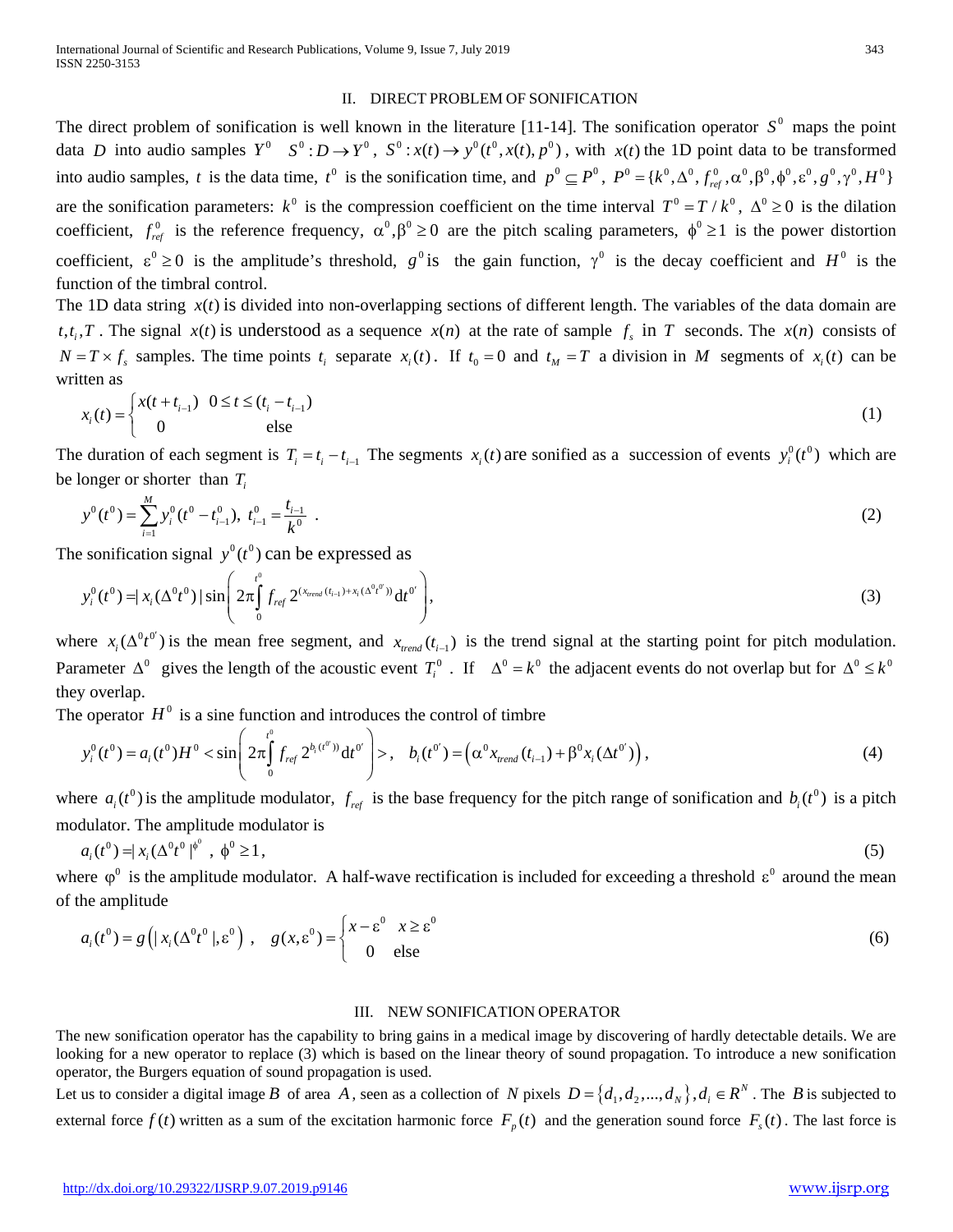introduced to build the sonification operator. The response of *B* to  $f(t)$  is a new configuration *b* defined of all points  $P \in B$  at the time *t* resulting by vibration of  $\tilde{B}$ . The vibration of  $\tilde{B}$  is described by Burgers equation [15]

$$
\frac{\partial v}{\partial x} - \frac{\beta}{c_0^2} v \frac{\partial v}{\partial \tau} - \frac{b}{2\rho_0 c_0^3} v \frac{\partial^2 v}{\partial \tau^2} = 0,
$$
\n<sup>(7)</sup>

where  $x = (x_1, x_2, x_3)$ ,  $v = (v_1, v_2, v_3)$  is the vector of acoustic velocity,  $\tau = t - x/c_0$  is the retarded time, *t* is time,  $c_0$  is the velocity of sound in the linear approximation,  $b = (b_1, b_2, b_3)$  are the dissipation coefficients,  $\rho_0$  is density of medium,  $\beta = (\beta_1, \beta_2, \beta_3)$  is nonlinearity coefficient. Details on the propagation of waves in nonlinear 1D media can be found in [16-19] Equation (7) admits the cnoidal solutions [20]. These solutions are expressed in terms of the Jacobi elliptic functions (cnoidal solutions) or the hyperbolic functions (solitons).

Given a known force  $F_p$ , we determine the unknown force  $F_s$  such that the acoustic power radiated from *B* to be minimum. The acoustic power radiated from *B* is

$$
W = \frac{A}{2} v^T p \tag{8}
$$

where *v* is the velocity verifying (7) and *p* the acoustic pressure vector, *A* is the area of the rectangular photo, and the subscript *T* means the transpose [21].

We suppose that the solutions  $v_i$ ,  $i = 1, 2, 3$  of (7) are expressed as

$$
v_i = \sum_{j=1}^{l} a_j \text{cn}^j(m_i, \eta_i) + \frac{\sum_{j=1}^{l} b_j \text{cn}^j(m_i, \eta_i)}{1 + \sum_{j=1}^{l} c_j \text{cn}^j(m_i, \eta_i)}, \quad i = 1, 2, 3,
$$
\n(9)

where  $\eta_i = k_{i,i}x_1 + k_{i,i}x_2 + k_{i,i}x_3 - \omega_i t + \tilde{\phi}_i$ , *l* is a finite number of degree of freedom of the cnoidal functions,  $0 \le m \le 1$  is the moduli of the Jacobean elliptic function,  $\omega$  is frequency and  $\tilde{\phi}$  the phase,  $k_1, k_2, k_3$  are components of the wave vector [20]. In the following we stop to  $l = 2$ , and we will see that there are no sensible improvements in solutions for  $l > 2$  By setting

$$
\frac{\partial W}{\partial F_s} = 0 \tag{10}
$$

the function  $F<sub>s</sub>(t)$  is determined.

The unknown parameters  $P_j = \{m_j, \omega_j, k_{1j}, k_{2j}, k_{3j}, \tilde{\phi}_j, a_1, b_1, c_1, a_2, b_2, c_2\}$ ,  $j = 1, 2, 3$ , are evaluated by a genetic algorithm. The objective function  $\Upsilon(P_i)$  to be minimized is written with respect to residuals of (7) and (10)

$$
\Upsilon(P_j) = 3^{-1} \sum_{j=1}^{3} \delta_{1j}^2 + \delta_2^2, \tag{11}
$$

with

$$
\delta_{1j} = \frac{\partial v_j}{\partial x_j} - \frac{\beta_j}{c_0^2} v_j \frac{\partial v_j}{\partial \tau} - \frac{b_j}{2\rho_0 c_0^3} v_j \frac{\partial^2 v_j}{\partial \tau^2}, \quad \delta_2 = \frac{\partial W}{\partial F_s}.
$$
\n(12)

The genetic algorithm is running until it is reached a non-trivial minimizer, which will be a point at which (11) admits a global minimum.

The quality of results depends on the values of ϒ . The required precision is taken to be six places after the decimal point. The following parameters are considered: number of populations 200, the reproduction ratio 1.0, multi-point crossover number 1, probability of mutation 0.5, and maximum number of generations 500.

The sonification operator *S* is written with respect to  $F_s$ 

$$
S(D,t) = F_s(\tilde{D},t) + \frac{F_s(\tilde{D},t)}{1 + F_s(\tilde{D},t)},
$$
\n(13)

with  $D = \{d_1, d_2, ..., d_N\}$ ,  $d_i \in R^N$  is the original image data domain,  $\tilde{D} = \{\tilde{d}_1, \tilde{d}_2, ..., \tilde{d}_N\}$ ,  $\tilde{d}_i \in R^N$  is the domain of point data in the sonified image, and  $t$  is the sonification time. Data  $D$  is arranged under a matrix with arbitrarily number of elements. This matrix is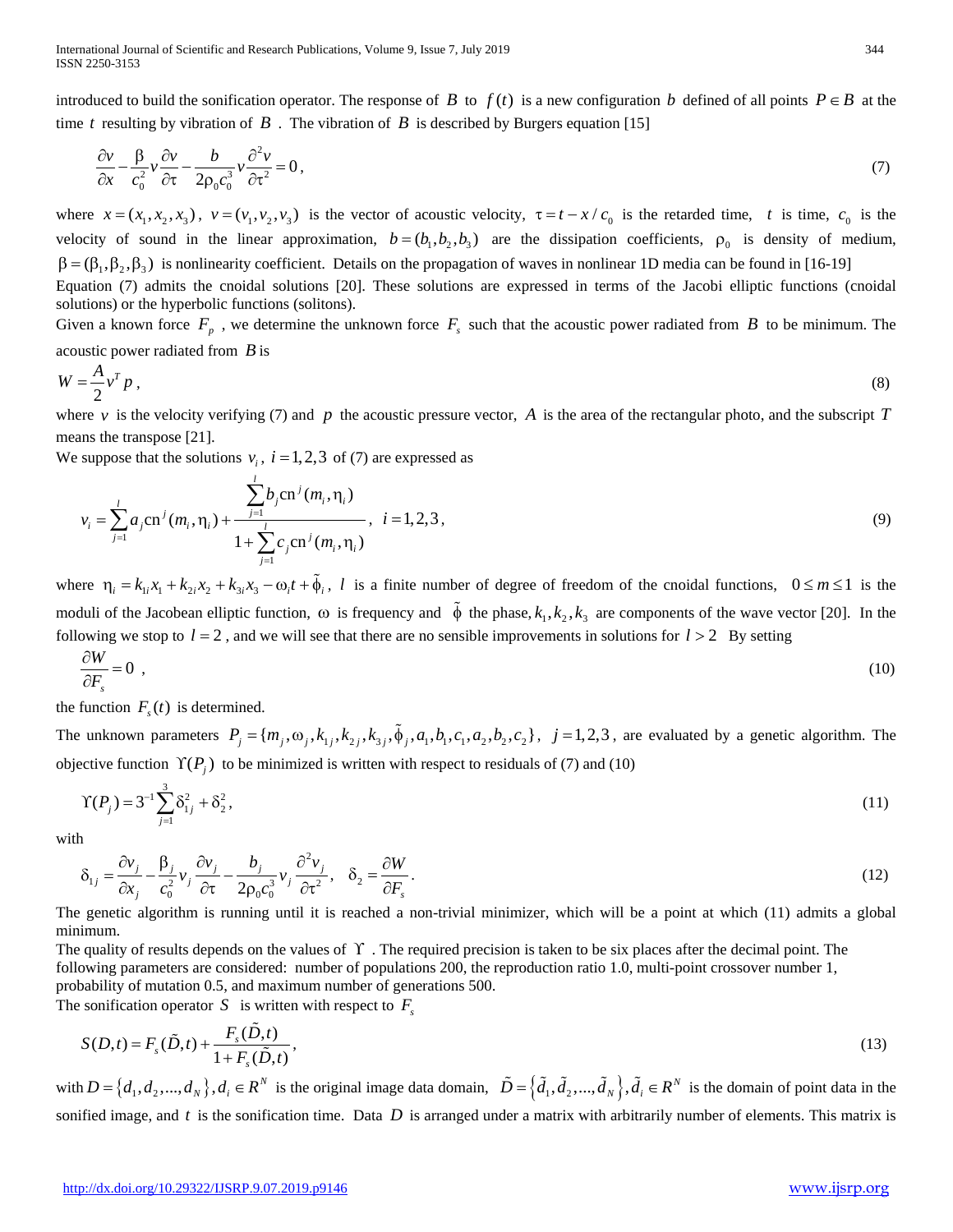shown in Fig.1a. The elements of the matrix contain interfaces or borders between the colors and nuances, lines and curved lines (Fig.1b).



Fig.1. a) Matrix of data with arbitrarily number of elements. b) An image with borders separating the colors and nuances, lines and curved lines, etc.

The sharp interface conditions for which the matching of displacements and stresses at the image interfaces is imposed for (7). The reflections by the edges are removed by Dirichlet and Neumann boundary conditions. The reflection coefficient is [22]

$$
r_j = \left(\frac{1 - \cos\theta}{1 + \cos\theta}\right)^j,\tag{14}
$$

where *j* is the degree of approximation, and  $\theta$  is the incidence angle. The reflections from boundaries are removed by coupling the Dirichlet fixed boundary conditions solution to the Neumann free boundary conditions solution. For more than one component of displacement, the Dirichlet and Neumann conditions alternate components at the boundaries. When more than one boundary is nonreflecting, more solutions are added to eliminate multiple reflections.

The blank spaces in the sonified image are filled through continuity by the solutions in the vicinity of interfaces and edges. The mapped data after sonification is typically containing the small blurred area, cavities and white dots due to the inaccuracies of the original medical images. These areas are filled with color and geometric lines, through continuity of the adjacent areas, so that the final image may contain new elements, new details that do not appear in the original image.

New inverse sonification technique was highlighted on some medical images used to surgical operations. In the next Section we present the applications.

## IV. APPLICATIONS

The medical images chosen for sonification represent different tissue samples with abrupt changes in profile. A 3D sample of a fictive rat liver is shown in Fig. 2a, and the size of constituents are shown in Fig. 2b, respectively. The rat liver involves severe disturbances zones between 10 and 50 μm at the microscopic scale [23].





The sonification operator (14) is applied on different fictive images of fibrotic rat liver inspired from a study of effects of ginkgo biloba leaf extract against hepatic toxicity induced by methotrexate in rat [23, 24]. The images of cross-sections of the rat liver are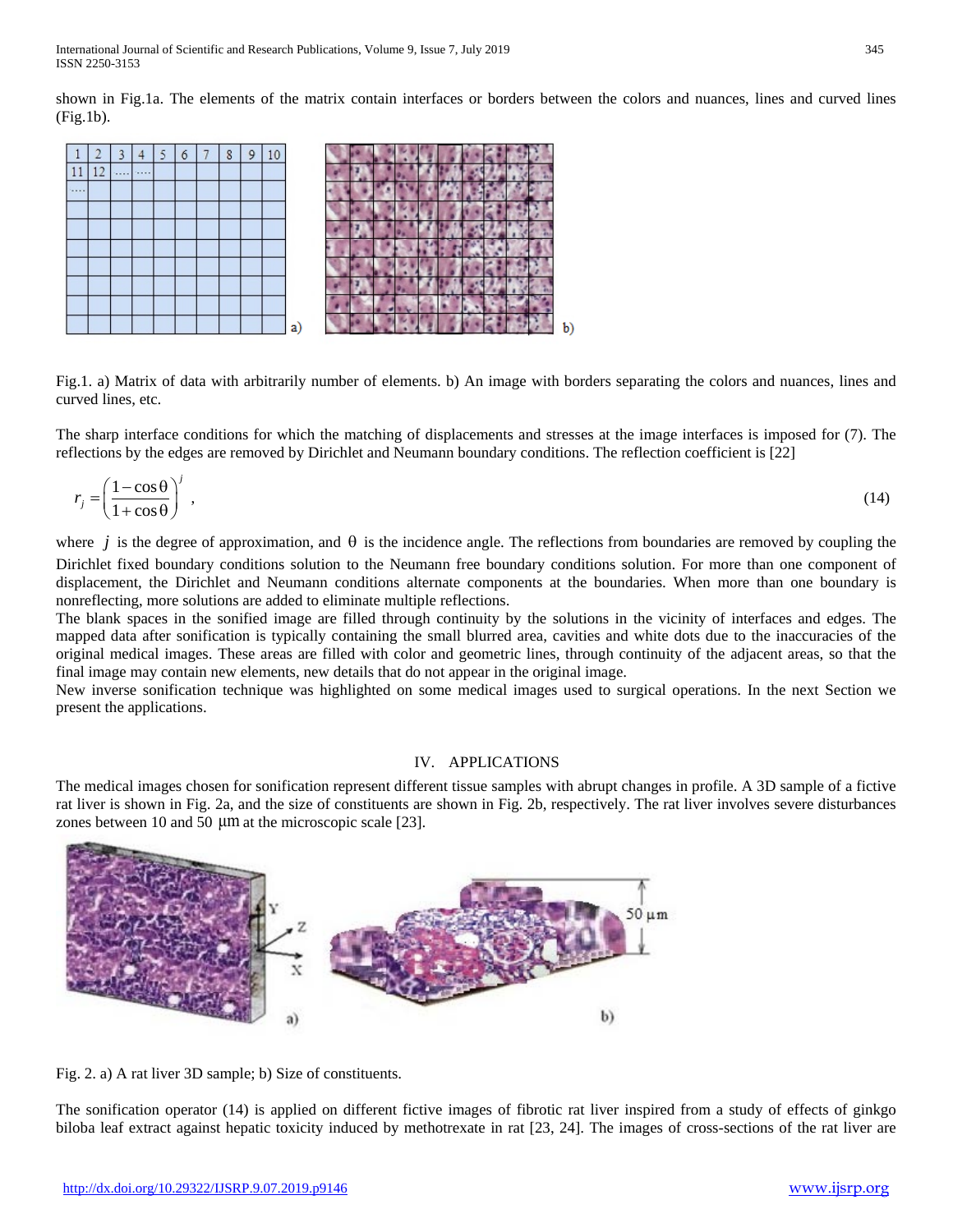shown in Fig. 3. Fig. 4 visualizes the new images obtained by applying the sonification operator. A comparison of the images to the original ones leads to some differences observed in the last six images (yellow).



Fig. 3. Sectional slices of a rat liver sample; b) Cross-sectional slices of the sample.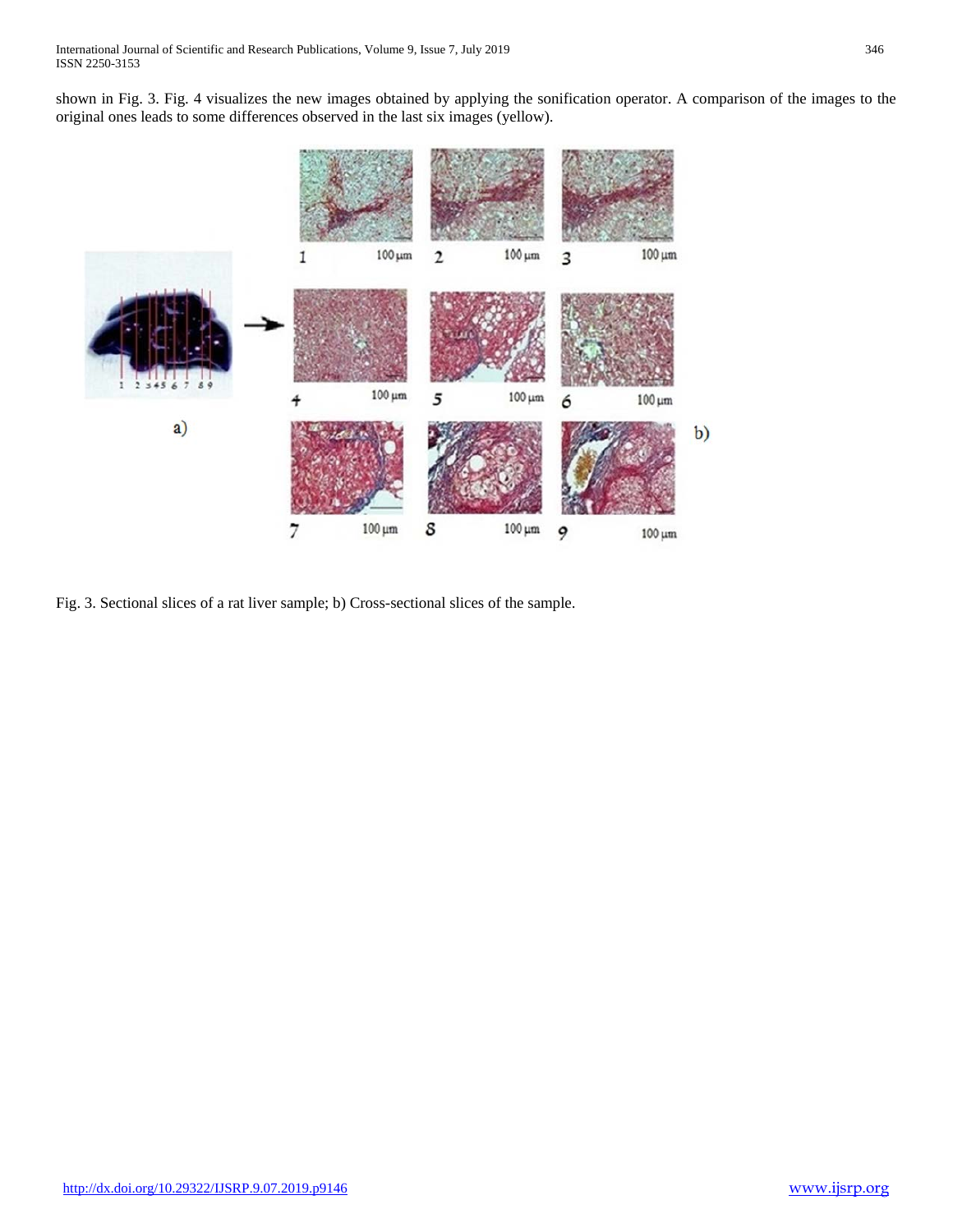

Fig. 4. Cross-sectional slices after sonification. Differences with original images are shown in yellow.

The work of Salameh [25] is considered next, related to the detection of nonalcoholic steatohepatitis in the fatty rat livers by magnetic resonance (MR) [26-28]. Fig. 5a shows the MR image of a liver rat with hepatocytes and strong hepatocellular. Details are purposefully hidden (red circles in Fig.5b). The inverse sonification operator recovered all initially hidden details (Fig.5c).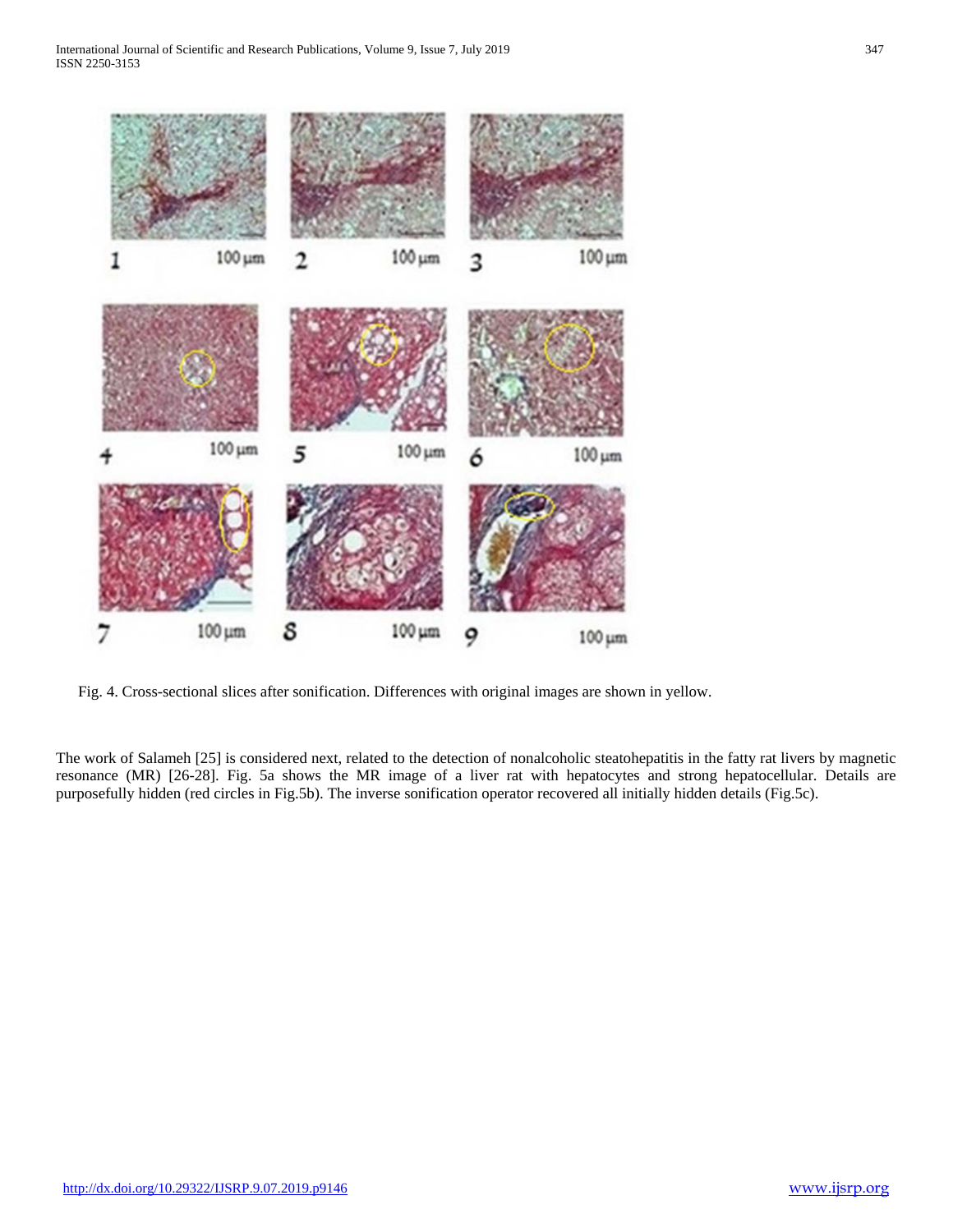

Fig. 5. a) A MR image of a rat liver; b) The initially hidden details were recovered by sonification technique.

Another exercise is related to the hepatic arterial chemotherapy [29-32], for which a catheter is inserted inside the gastroduodenal artery (GDA) to distribute the chemotherapy. A possible location of the hepatic arterial infusion catheter was discussed in [30]. Our exercise is to reobtain the CT image reported in this paper and presented in Fig.6. We intentionally spoil this image and apply to it apply the inverse sonification. The sonified image is shown in Fig.7d. This image is identically to the one of Fig.6.

Fig.7a shows the CT image of the hepatic artery (CHA- common hepatic artery, LHA - left hepatic artery, RHA - right hepatic artery, SA - splenic artery, Seg IV HA - segment IV hepatic artery) [30]. Fig. 7b shows the CT image of the left hepatic artery [30]. Fig. 7c shows the image we want to sonify.

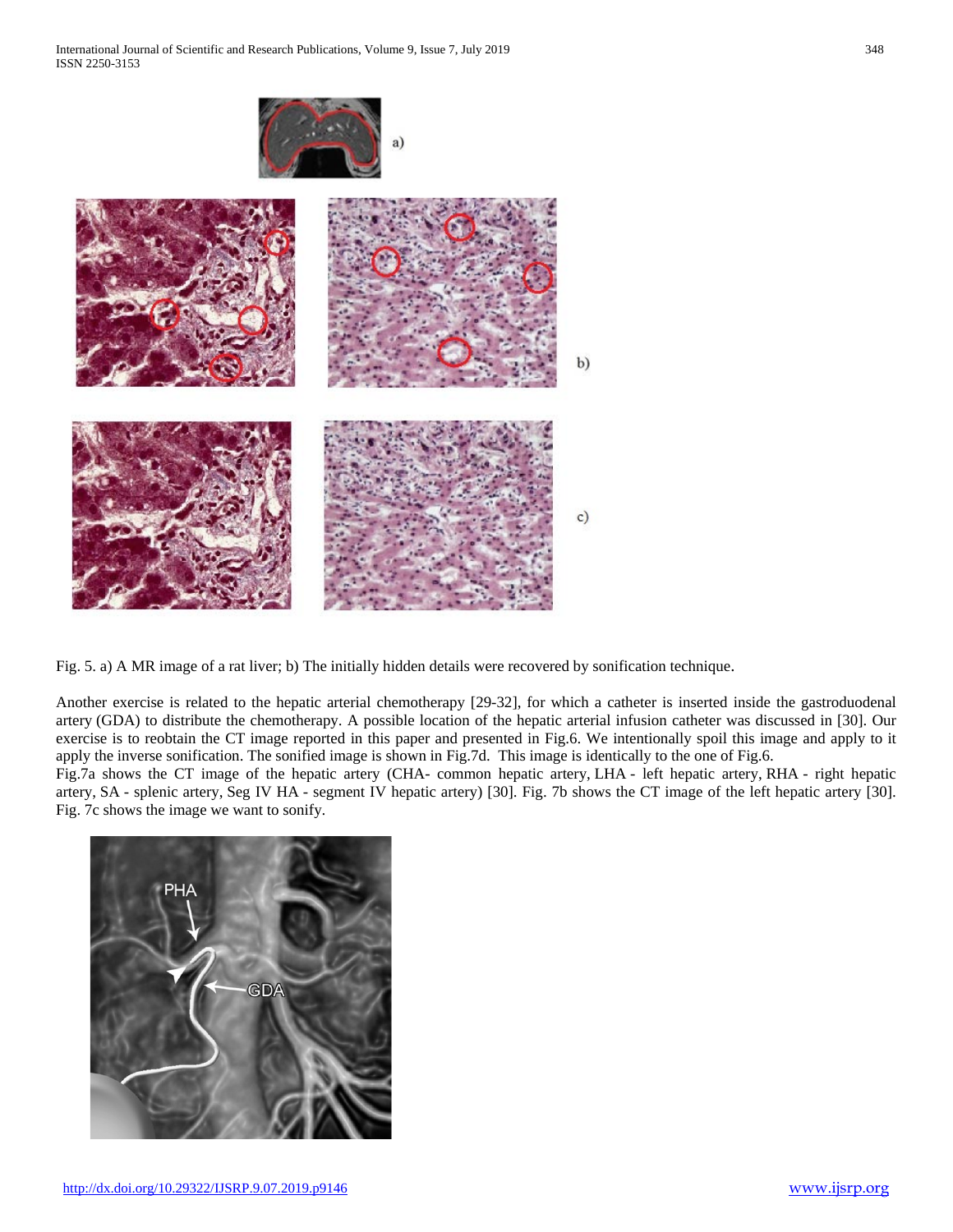International Journal of Scientific and Research Publications, Volume 9, Issue 7, July 2019 349 ISSN 2250-3153

Fig. 6. A possible location of the hepatic arterial infusion catheter [30].



Fig. 7. a) CT image of the hepatic artery (CHA - common hepatic artery, LHA- left hepatic artery, RHA - right hepatic artery, SA splenic artery, Seg IV HA - segment IV hepatic artery); b) CT image of the left hepatic artery; c) the image to be sonified; d) final sonified image.

The last exercise is the case of a tumor (pink color) located near the portal tree of the vascular branches (Fig. 8a) [33, 34]. The vascular territory (1) and the vessel branches in the vicinity of tumor (2) are shown in Fig. 8b. Three sonified images are obtained Fig. 9 for the frontal, caudal and cranial views. New details on the tumor are reported to surrounding area, and the shape and size of the tumor is better visualized.



Fig. 8. a) The tumor location; b) Vascular map (1) and the vessel territory near the tumor (2).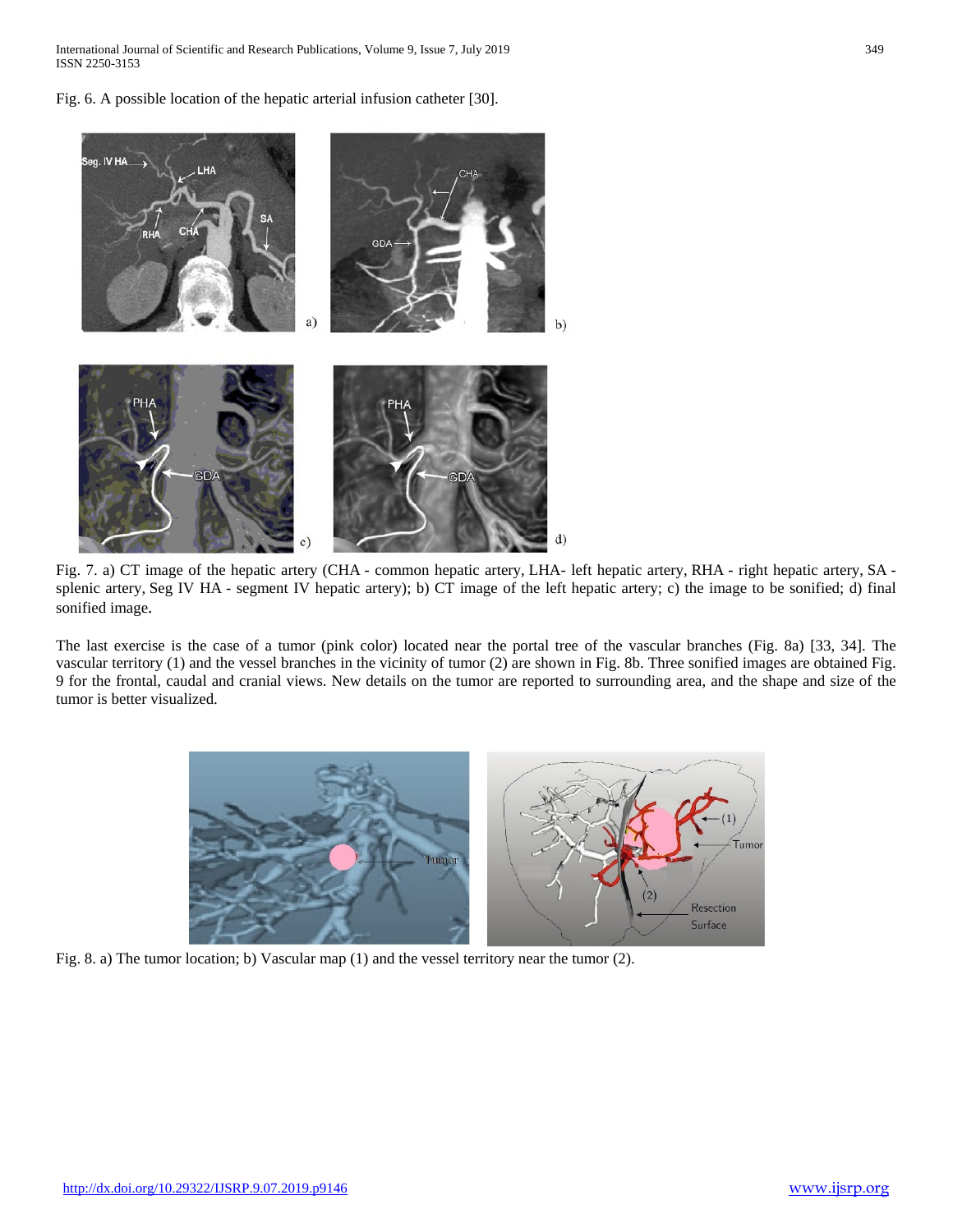

Fig. 9. New images in the vicinity of the tumor after sonification.

## V. CONCLUSIONS

A new sonification operator is proposed in this paper in order to convert the digital data into sound by using the cnoidal vibrations as a set of basic functions. By inverting the sound into image, the result highlights hidden details in the image seen by the sound and not seen by the eyes*.* To show the efficiency of the sonification algorithm and to verify the correctness of the results, we intentionally hide some details into the images. The new sonification operator has discovered the hidden details.

## ACKNOWLEDGMENT

This work was supported by a grant of the Romanian Ministry of Research and Innovation, CCCDI – UEFISCDI, project number PN-III-P1-1.2-PCCDI-2017-0221 / 59PCCDI/2018 (IMPROVE), within PNCDI III.

#### **REFERENCES**

[1] Laal, M., Innovation Process in Medical Imaging, Procedia - Social and Behavioral Sciences, 81, 60-64 (2013).

[2] I. Pollack, The information of elementary auditory displays, Journal of the Acoustical Society of America, 24(6) 745-749 (1952).

[3] I. Pollack and L. Ficks, Information of elementary multidimensional auditory displays, Journal of the Acoustical Society of America, 26, 155-158 (1954).

[4] G. Kramer, An introduction to auditory display, In: Kramer G (eds) In auditory display, Addison-Wesley, Boston, MA, 1-79 (1994).

[5] G. Kramer, B. Walker, T. Bonebright, P. Cook, J. Flowers, N. Miner and J. Neuhoff, Sonification report: Status of the field and research agenda. Tech. Rep., International Community for Auditory Display (1999).

- [6] S. Shelley, M. Alonso, J. Hollowoof, M. Pettitt, S. Sharples, D. Hermes and A. Kohlrausch, Interactive sonification of curve shape and curvature data, In Lecture Notes in Computer Science 5763, Haptic and Audio Interaction Design, 4th International Conference, HAID2009, Dresden, Germany, Sept 10-11, 2009 (eds. M. Ercan Altinsoy, Ute Jekosch, Stephen Brewster), 1-60 (2009).
- [7] H. Craighead and Silicon Guitar, http://www.npr.org/news/tech/970724.guitar.html (1997).
- [8] J.C. Davis and R. Packard, Quantum oscillations between two weakly coupled reservoirs of superfluid He-3, Nature July 31 (1997).
- [9] L. Gionfrida and A. Roginska, A novel sonification approach to support the diagnosis of Alzheimer's dementia, Frontiers in Neurology, 8, Article 647 (2017).
- [10] Asri Ag Ibrahim and Alter Jimat Embug, Sonification of 3D body movement using parameter mapping technique, International Conference on Information Techmology and Multimedia (ICIMU) November 18-20, Putrajaya, Malaysia, 385-389 (2014).
- [11] T. Bonebright, P. Cook and J. H. Flowers, Sonification Report: Status of the Field and Research Agenda, Faculty Publications, Department of Psychology, Paper 444 (2010).
- [12] R. Holdrich and K. Vogt, Augmented audification, in ICAD 15: Proceedings of the 21st International Conference on Auditory Display, K. Vogt, A. Andreopoulou, and V. Goudarzi, Eds. Graz, Austria: Institute of Electronic Music and Acoustics (IEM), University of Music and Performing Arts Graz (KUG), 102–108 (2015).
- [13] P. Vickers and R. Holdrich, Direct segmented sonification of characteristic features of the data domain, preprint, Department of Computer and Information Sciences, Northumbria University, Newcastle upon Tyne, UK (2017).
- [14] J. Rohrhuber, 0 *S* Introducing sonification variables, in Super-Collider Symposium 2010, Berlin, pp. 1–8 (2010).
- [15] I. Demin, S. Gurbatov, N. Pronchatov-Rubtsov, O. Rudenko and A. Krainov, The numerical simulation of propagation of intensive acoustic noise, Published by the Acoustical Society of America, Proceedings of Meetings on Acoustics, Vol. 19, 045075 (2013) .
- [16] M. Scalerandi, P.P. Delsanto, C. Chiroiu and V. Chiroiu, Numerical simulation of pulse propagation in nonlinear 1-D media, Journal of the Acoustical Society of America, 106 (5), 2424-2430 (1999).
- [17] R. A. Toupin and B. Bernstein, Sound waves in deformed perfectly elastical materials. Acoustoelastic effect, Journal of the Acoustical Society of America, 33, 216 (1961).
- [18] G.V. Norton and J G. Novarini, Including dispersion and attenuation directly in the time domain for wave propagatiom in isotropic media, Journal of the Acoustical Society of America, 113, 3024-3031, 2003.